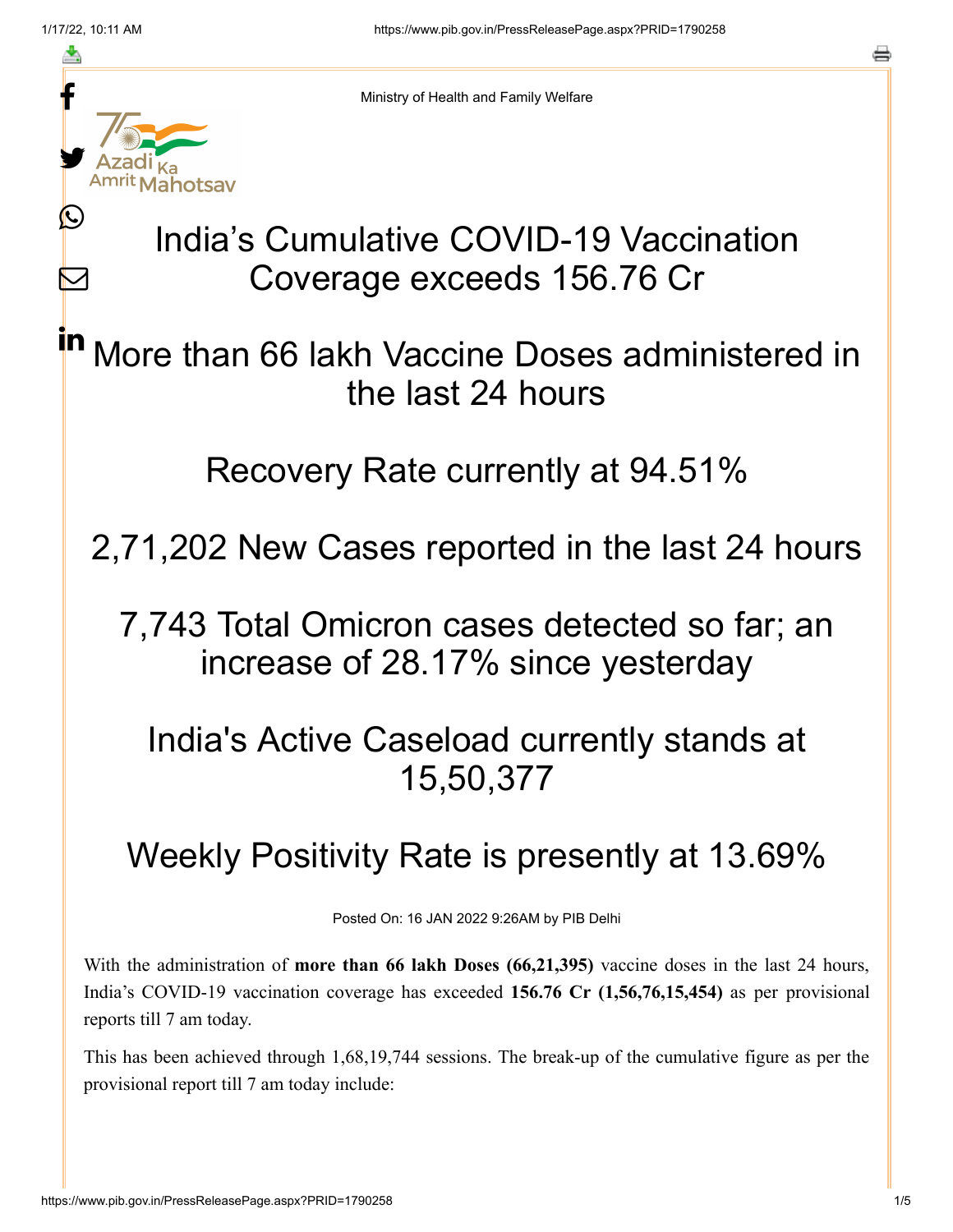|                        | Cumulative Vaccine Dose Coverage |                 |
|------------------------|----------------------------------|-----------------|
| <b>HCWs</b>            | 1 <sup>st</sup> Dose             | 1,03,90,230     |
|                        | $2nd$ Dose                       | 97,78,245       |
|                        | <b>Precaution Dose</b>           | 17,92,784       |
| <b>FLWs</b>            | $1st$ Dose                       | 1,83,88,876     |
|                        | $2nd$ Dose                       | 1,70,49,834     |
|                        | <b>Precaution Dose</b>           | 14,45,001       |
| Age Group 15-18 years  | 1 <sup>st</sup> Dose             | 3,38,50,912     |
| Age Group 18-44 years  | $1st$ Dose                       | 52, 43, 73, 196 |
|                        | $2nd$ Dose                       | 36,77,87,472    |
| Age Group 45-59 years  | $1st$ Dose                       | 19,74,63,780    |
|                        | $2nd$ Dose                       | 16,06,21,798    |
| Over 60 years          | 1 <sup>st</sup> Dose             | 12,30,32,724    |
|                        | $2nd$ Dose                       | 10,05,59,109    |
|                        | <b>Precaution Dose</b>           | 10,81,493       |
| <b>Precaution Dose</b> |                                  | 43, 19, 278     |
| Total                  |                                  | 1,56,76,15,454  |

**1,38,331** patients have recovered in the last 24 hours and the cumulative tally of recovered patients (since the beginning of the pandemic) is now at **3,50,85,721.**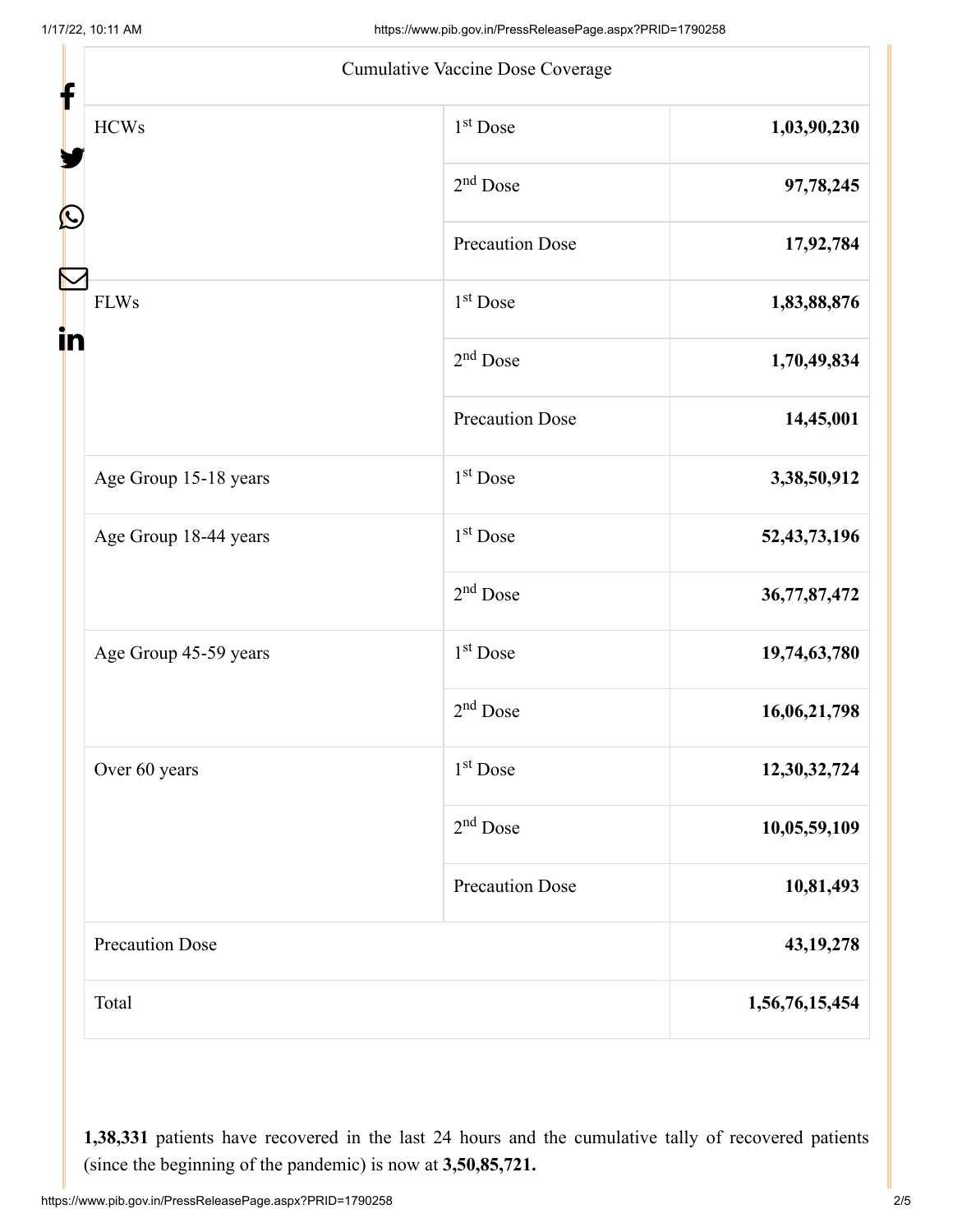Consequently, India's recovery rate stands at **94.51%.**



**2,71,202 new cases** were reported in the last 24 hours.



India's Active Caseload is presently at **15,50,377.** Active cases constitute **4.18%** of the country's total Positive Cases**.**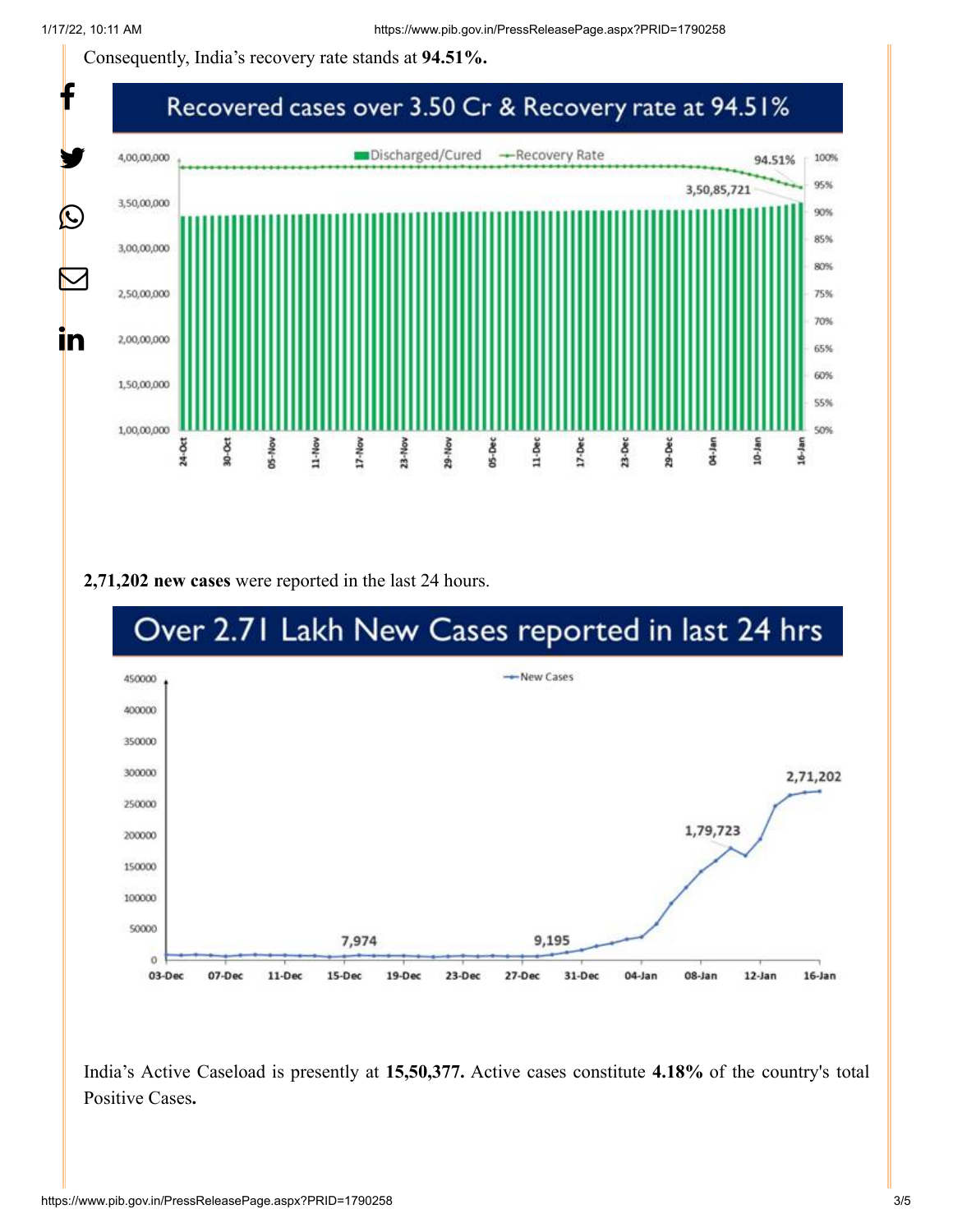1/17/22, 10:11 AM https://www.pib.gov.in/PressReleasePage.aspx?PRID=1790258



The testing capacity across the country continues to be expanded. The last 24 hours saw a total of **16,65,404** tests being conducted. India has so far conducted over **70.24 Cr (70,24,48,838**) cumulative tests.

While testing capacity has been enhanced across the country, **Weekly Positivity Rate** in the country currently **stands at 13.69%** and the **Daily Positivity rate also reported to be 16.28%.**



\*\*\*\*